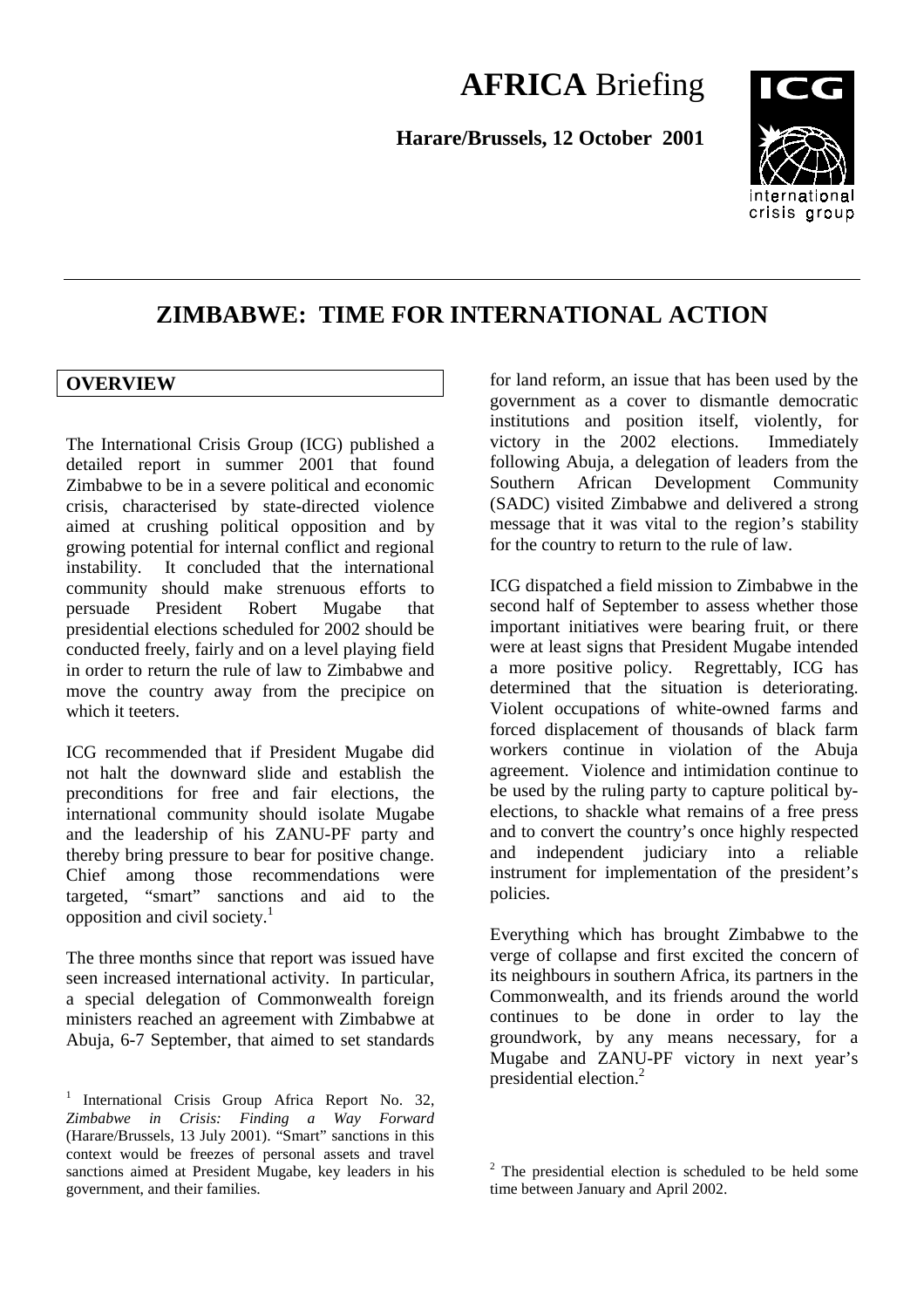ICG's mission revealed that, assuming no new elements, there is little chance for free and fair 2002 presidential elections, which is the central objective of most domestic efforts to bring about positive change.<sup>3</sup> ICG interviewed dozens of displaced farm workers, civil society activists, shopkeepers, politicians, lawyers, businesspersons, housewives, taxi drivers, and civil servants, all of whom argued that only new international pressure has a chance of improving this prospect.

President Mugabe has tried to confuse the international community about the source of Zimbabwe's problems, articulating the central issue as a historic grievance regarding land distribution, with racial roots. The opposition and broader civil society articulate the central issue as one of human rights, with roots in the need for constitutional reform (to check presidential abuse of power), stronger democratic institutions, free and fair elections, lawful land reform, and rule of law. In fact, the government has used serious issues such as land redistribution cynically as pawns in an effort to cling to power. Human rights and the need for lawful land redistribution are inextricably linked; one cannot exist without the other.

ICG's conclusion is that it is time for the international community to raise its pressure to the next level by instituting "smart" sanctions against Mugabe and the ZANU-PF leadership and providing direct aid to the opposition and civil society organizations. The purpose of these measures is to encourage positive policy changes in Zimbabwe while time remains and to give encouragement to the people of that country who are working for such change. It is all the more important that they be undertaken now lest the international community's concentration on the crisis provoked by the terrorist attacks of 11 September in the United States, which led to postponement of the Commonwealth Summit that was to have considered the Zimbabwe case this month, cause President Mugabe to believe that he has free run to continue his disastrous policies.

# **I. NEW FRAMEWORKS FOR INTERNATIONAL ACTION**

There are a number of indications that the international community is increasingly concerned about the implications of events in Zimbabwe. For example, the European Parliament passed a resolution on 6 September 2001 that concluded "fine words are unlikely to persuade President Mugabe to mend his ways and that visible and tangible action now needs to be taken, focusing directly on President Mugabe and his close associates whilst sparing the people of Zimbabwe".<sup>4</sup> When EU foreign ministers meet in the General Affairs Council of 29 October, they are expected to discuss decisions about Zimbabwe in the wake of unsuccessful efforts to engage President Mugabe's government in serious consultations about human rights abuses under the Cotonou Agreement that governs EU assistance.

The U.S. House of Representatives may also soon take a decision on the Zimbabwe Democracy and Economic Recovery Act, which contains a number of strong steps and has been passed by the U.S. Senate. The Bush administration is concurrently considering measures that could be imposed on the president's own authority. Potentially most dynamic are African-led initiatives that have developed in recent months. These are sponsored by the Commonwealth and by SADC, two associations widely considered to have importance for President Mugabe and his government.

The first was the meeting of a select group of Commonwealth foreign ministers in Nigeria on 6-7 September, which resulted in the Abuja agreement. Mugabe was again urged to stop political violence and restore the rule of law at the summit of SADC heads of state in Harare on 10-11 September.

# **A. COMMONWEALTH ABUJA AGREEMENT**

A special delegation consisting of the foreign ministers of Britain, Kenya, South Africa, Jamaica, Canada, Nigeria, and a senior representative of Australia met with Zimbabwe's foreign minister in

<sup>&</sup>lt;sup>3</sup> International efforts, by contrast, often focus on the land issue, without recognizing fully that the land issue is symptomatic of the larger breakdown in the rule of law in Zimbabwe. See below.

<sup>4</sup> See "European Parliament resolution on the situation in Zimbabwe", 6 September 2001 and further discussion below.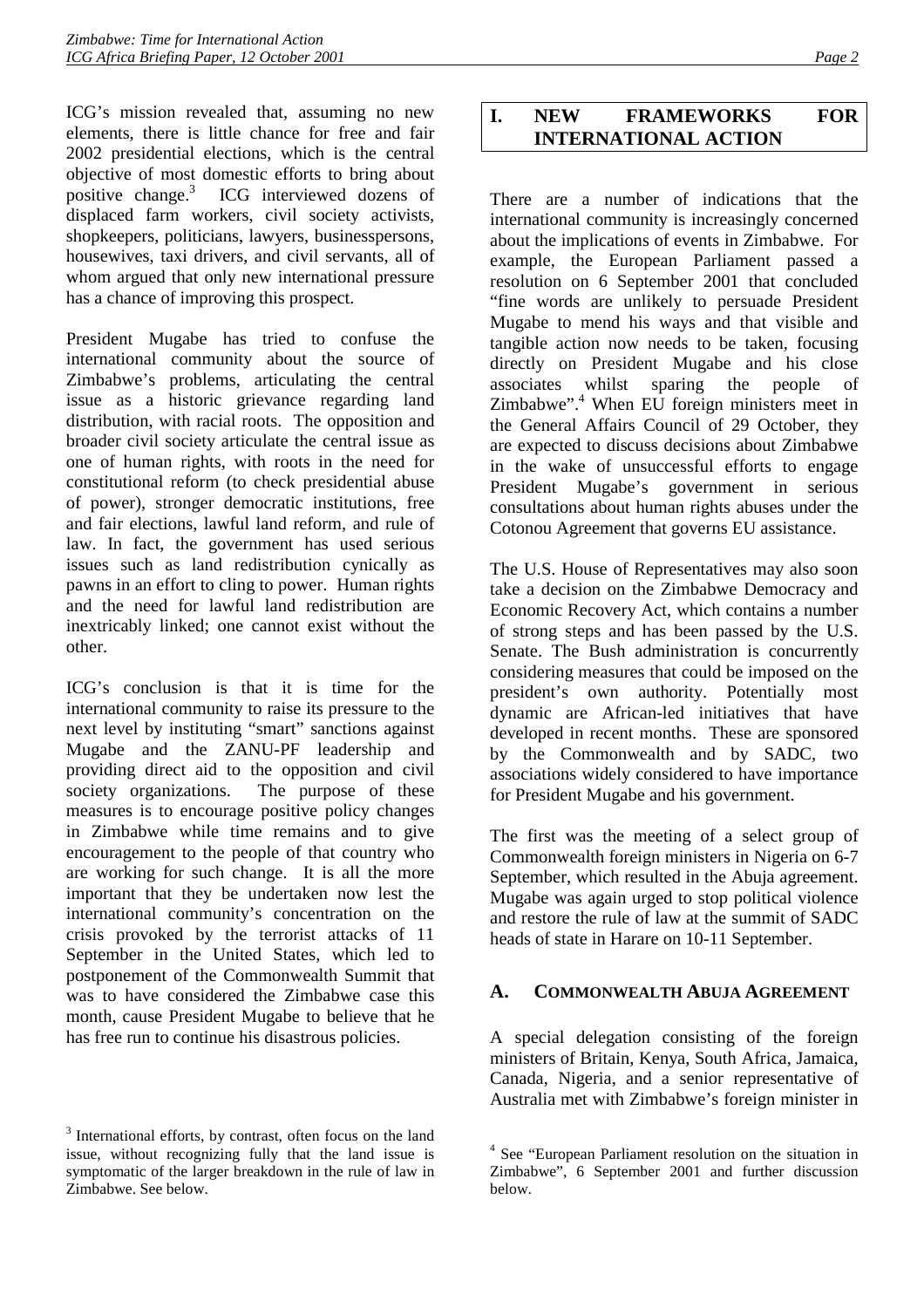Abuja 6-7 September to pursue discussions primarily about the land problem, but in the broader context of the Commonwealth's Harare Declaration of 1991 that pledged member states to "work for the protection and promotion of the fundamental values of the association, namely democracy, democratic processes, fundamental human rights, the rule of law and the independence of the judiciary," and the Millbrook Action Program of 1995 that committed them to "deal with serious or persistent violations" of the Harare principles by member states.<sup>5</sup> Nigeria's foreign minister, Sule Lamido, set the tone by pointing out at the opening session that Zimbabwe should stop creating the impression that it is "incapable of enforcing its own laws, thereby fostering the image of lawlessness and lack of respect for the rule of law".<sup>6</sup>

The agreement announced at Abuja attempted to create a *quid pro* quo between Zimbabwe and Britain. Zimbabwe agreed to end farm invasions and violence on occupied farms and restore rule of law. Foreign Minister Stan Mudenge promised that his government would take firm action and reiterated its commitment to abide by the Harare and Millbrook covenants. Zimbabwe further undertook to implement land reform in a gradual, fair, and transparent manner.

In turn, Britain agreed to make substantial funds<sup>7</sup> available to Zimbabwe to compensate displaced farmers and finance infrastructure in the resettled areas provided Zimbabwe met its commitments.8 The elements of this agreement are not new. The British government and other donors had, at least since 1998, offered funds for acquisition of whiteheld farmland subject to essentially the same conditions.<sup>9</sup>

Commonwealth Secretary-General Don McKinnon characterised himself as "very optimistic" and the Zimbabwe delegation's commitment as "very

strong." He said he believed Zimbabwe would implement the deal, adding, "Of all of us who were there we have given it [the agreement] a pass mark. It might not be an A plus but it's certainly in the B category". Mr. McKinnon later noted that "Our principle objective has been to engage in a productive way at a senior level with the Zimbabwe government to achieve the kind of results that people would want to see". Zimbabwe's commitment was, he added, "a very powerful statement in terms of being prepared to internationalise the land redistribution issue, for recognition of the rule of law and human rights and freedom of the press".<sup>10</sup>

President Mugabe hailed the agreement as a victory for both his government and the commercial farmers.<sup>11</sup> Speaker of the Assembly Emmerson Mnangagwa told ICG that Harare "agreed with Abuja because it brought the Brits on board with our program....This way we can better influence the war vets to be orderly."<sup>12</sup>

Reality is more complex. The Abuja agreement provides a new standard by which both the Commonwealth and the broader international community can judge Zimbabwe's good faith about ending violence and restoring rule of law. However vague some of its language, it "ties the question of land to governance," something landonly initiatives failed to do. The government commits to taking "firm action against violence and intimidation." $^{13}$ 

On the other hand, the agreement can be considered a tactic through which a beleaguered government could anticipate escaping the critique of its record and the rebuke – possibly including suspension of membership as provided for under Millbrook – that had been anticipated at the Commonwealth Heads of Governments Meeting

<sup>10</sup> *Reuters Business Briefings*, 7 September 2001 and 21

<sup>&</sup>lt;sup>5</sup> For a fuller discussion of the Commonwealth's dialogue with Zimbabwe and of the land issue, see ICG Report *Zimbabwe in Crisis*, op. cit.<br><sup>6</sup> *Daily News*, 7 September 2001.

Widely reported to be £36 million.

<sup>8</sup> *The Guardian*, 7 September 2001. See also BBC News web site at:

http://news.bbc.co.uk/hi/english/world/africa/newssid\_153 0000/1530132.stm.

<sup>9</sup> *Financial Gazette*, 13-19 September 2001.

September 2001.<br><sup>11</sup> "Comment", *Financial Gazette*, 13-19 September 2001.

<sup>&</sup>lt;sup>12</sup> ICG interview, Harare, 20 September 2001. The "war vets" referred to are those informal shock troops, in many cases veterans of the independence struggle, whom President Mugabe and the ZANU-PF have used to carry out farm seizures and other acts of violence and intimidation. See ICG Report *Zimbabwe in Crisis*, op.cit. 13 ICG interview with Zimbabwean civil society leader, 20

September 2001.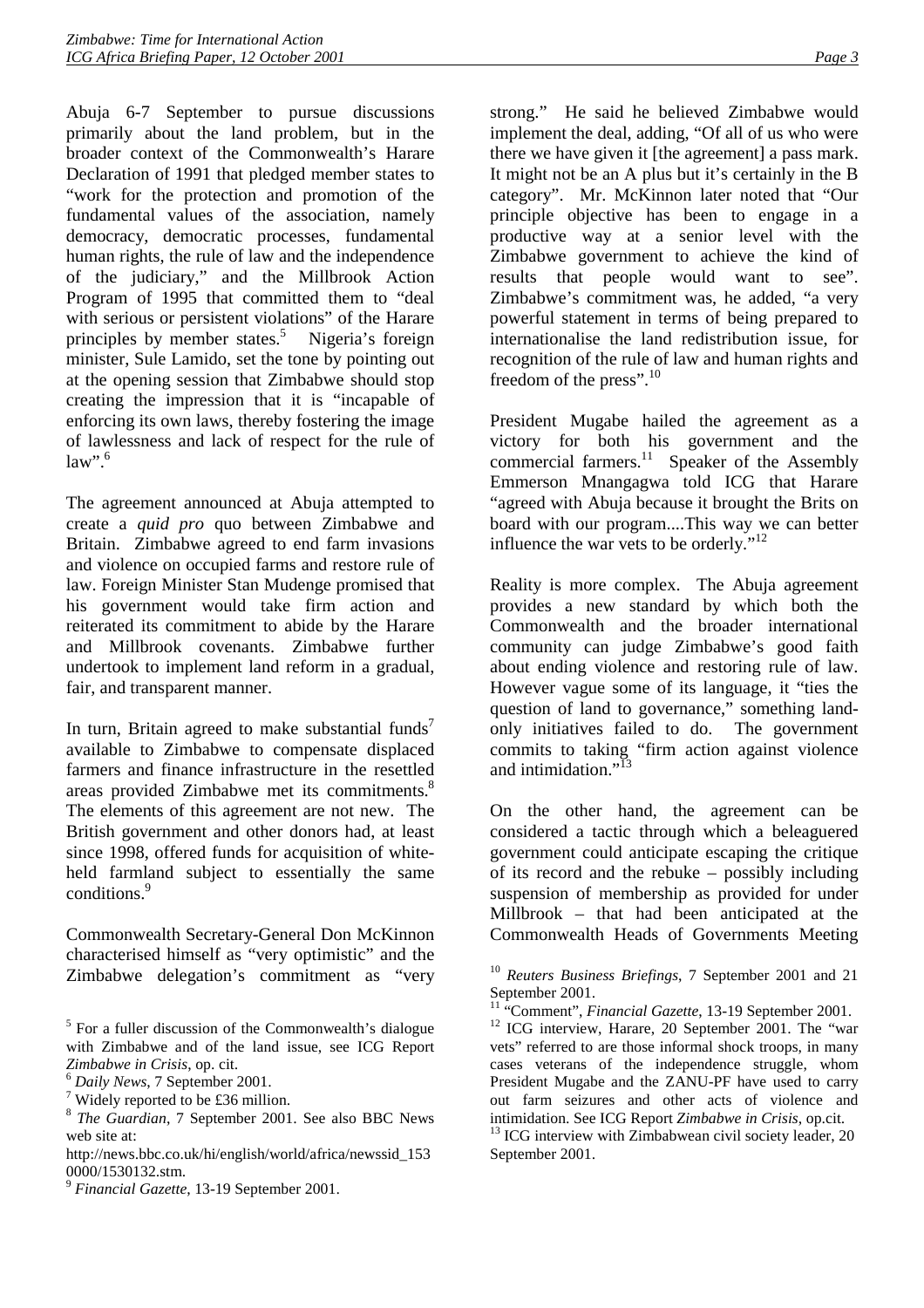(CHOGM) in Brisbane in October. That summit, however, was postponed until March 2002 as a consequence of the crisis produced by the 11 September terrorist attacks in the U.S. "It is no coincidence that the government agreed to this so close to the Brisbane meeting," observed one civil society activist.<sup>14</sup> President Mugabe would have argued in Brisbane that he was responding to international concerns, and it was too soon to judge results.

Whatever the tactical considerations, the agreement is weak on several counts. It fails to spell out conditions for restoring rule of law and holding free and fair elections, and it condones previous farm invasions and occupations provided the properties concerned have been listed for redistribution.<sup>15</sup> Indeed, the agreement gives the erroneous impression that the crisis results purely from the government's pursuit of land reform. It fails to address adequately that most of the violence and lawlessness in Zimbabwe is state sponsored<sup>16</sup> and aimed at ensuring an electoral victory for the government. The agreement also allows for fair land reform "within the law and constitution of Zimbabwe". The leading association of civil society organisations in the country points out that these laws "are those passed by [the government] to allow for its wholesale land  $\gamma$ grab".<sup>17</sup>

Nevertheless, despite weaknesses, the Abuja agreement effectively sets Mugabe a dilemma. To access funding for land reform, he must end state violence and restore rule of law. If he does not, he will not only injure his own people, but also violate a direct pledge to the Commonwealth, one of the few international bodies that appear to matter to him. A Zimbabwe weekly put it this way:

... the reality on the ground is that the President has been trapped by the international

17 "Abuja – A Briefing Paper", Zimbabwean NGO Crisis Conference Committee, 1 October 2001.

community to finally show his true colours by fully delivering on the last-ditch accord or be typecast by the entire world as a leader who refused all reasonable measures aimed at resolving his country's crisis.<sup>18</sup>

#### **B. THE SADC INITIATIVE**

A SADC delegation travelled to Harare immediately after Abuja. Led by Malawi's president and current SADC chairman, Bakili Muluzi, it included the president of South Africa, Thabo Mbeki, as well as the presidents of Namibia, Botswana, and Mozambique and ministers from Angola, Nigeria, and Tanzania.<sup>19</sup> The actions of the delegation, which gave strong support to the Abuja agreement, represented a major change from the attitude of embarrassed silence which most African leaders had previously adopted toward Zimbabwe. A local weekly referred to the "unprecedented criticism" of the president as a "diplomatic public flogging".<sup>20</sup>

The SADC leaders appointed a ministerial-level committee to monitor the restoration of rule of law and effectively gave Mugabe one month within which to address the land crisis or face isolation.<sup>21</sup> President Muluzi said, "we are very concerned about the worsening economy, the decline in the rule of law, and the spread of violence and political instability in Zimbabwe". He added, "of great concern to all of us is that, if the land issue is not urgently resolved amicably and peacefully, the economic and political problems Zimbabwe is facing now could easily snowball across the entire southern Africa region".<sup>22</sup>

Mugabe was embarrassed by the two-day summit. The SADC leaders took the unprecedented step of demanding a meeting with Zimbabwe's opposition party, the Movement for Democratic Change (MDC), white farmers and others. The government agreed but handpicked 22 civic groups – primarily its known supporters – to make

<sup>&</sup>lt;sup>14</sup> ICG interview, September 2001.

<sup>&</sup>lt;sup>15</sup> The agreement states that invaders are to be moved off farms that are not officially designated for seizure. As the government has listed 90 per cent of the farms for seizure, this does not leave many from which at least current occupiers are to be moved.

<sup>16</sup> See, for example, an article in the *Daily News*, 7 September 2001, that describes police involvement in the looting of commercial farms in the Mhangura area.

<sup>18</sup> *Financial Gazette*, 13-19 September 2001.

<sup>&</sup>lt;sup>19</sup> The foreign minister of Nigeria, which is not a SADC member, reported on the just-concluded Abuja agreement. <sup>20</sup> Zimbabwe Independent, 14-20 September 2001.<br><sup>21</sup> Ibid.

<sup>22 &</sup>quot;African heads rebuke Mugabe", *The Guardian Weekly*, 13-19 September 2001, and "African warning for Mugabe", BBC News, 10 September 2001.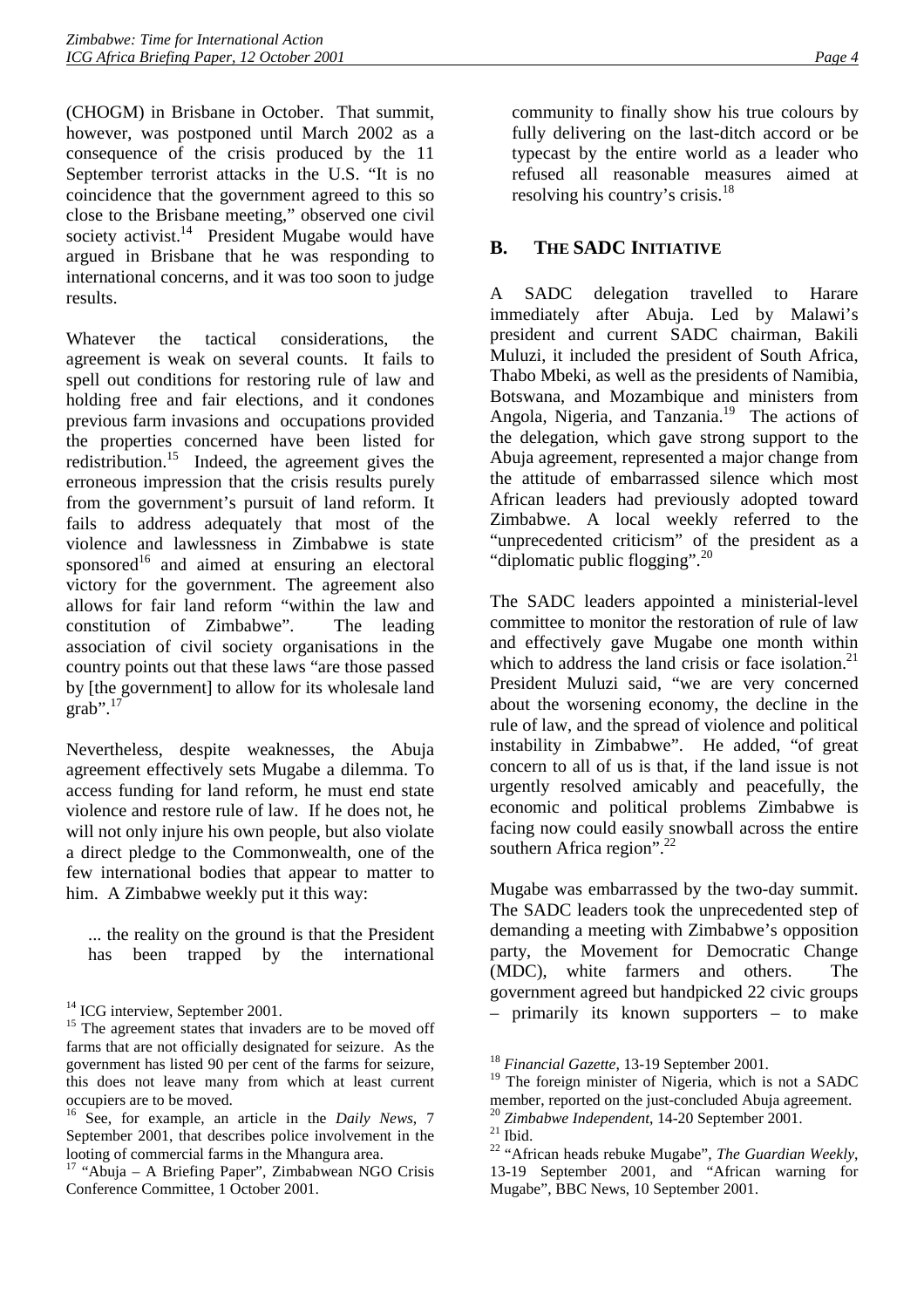submissions to the SADC leaders.<sup>23</sup> Zimbabwe's largest civil society umbrella organisation, the Crisis Conference Committee, was barred from making a presentation. Nevertheless, in a press conference outside, the Committee stressed that it was wrong to separate the land issue from the breakdown in rule of law and the escalation of state-sponsored violence. President Muluzi indicated that he concurred when he said in his opening statement that state-sponsored violence and land invasions were at the core of the increasing economic problems of the southern African region. $24$ 

The government-dominated Zimbabwe media retaliated for SADC's criticism, for example by alleging that Muluzi's comments were written by the British government. New farm invasions and violence at occupied farms continued even during the summit,<sup>25</sup> and a leading war veteran, Joseph Chinotimba, defiantly threatened to continue the activity until all injustices had been addressed.26

The willingness of SADC leaders to break ranks with Mugabe, however, indicated that Zimbabwe's president is increasingly isolated internationally. Political analyst Masipula Sithole argued that "Mugabe has pretended to the world that his colleagues in the region support his politics, but after this summit, no amount of gloss or spindoctoring can change the fact that his colleagues are angry with him and embarrassed by his conduct."<sup>27</sup>

The SADC leaders pointed out to Mugabe that his actions were damaging their own economies. $^{28}$ They insisted on restoration of rule of law as the necessary condition for release of British funds for land acquisition, as envisaged at Abuja. The SADC initiative created a tangible mechanism – the ministerial action group – to monitor Zimbabwe's return to normalcy.

However, the SADC initiative failed to gain an unambiguous guarantee from Mugabe or to establish clear benchmarks. Afterward, a Nigerian

- <sup>23</sup> Daily News, 12 September 2001.<br>
<sup>24</sup> South African Sunday Times, 16 September 2001.<br>
<sup>25</sup> Daily News, 12 September 2001.<br>
<sup>26</sup> Daily News, 13 September 2001.<br>
<sup>27</sup> Daily News, 12 September 2001.<br>
<sup>28</sup> Financial Gazet
- 
- 
- 

diplomat expressed disappointment with an outcome he considered inconsistent with the Commonwealth's approach that normalisation should precede land redistribution. "To us the agreement means conditions have to be created for the implementation of the reform program, and paramount to that is the restoration of law and order in the country", he said.<sup>29</sup>

<sup>29</sup> *South African Sunday Times*, 16 September 2001.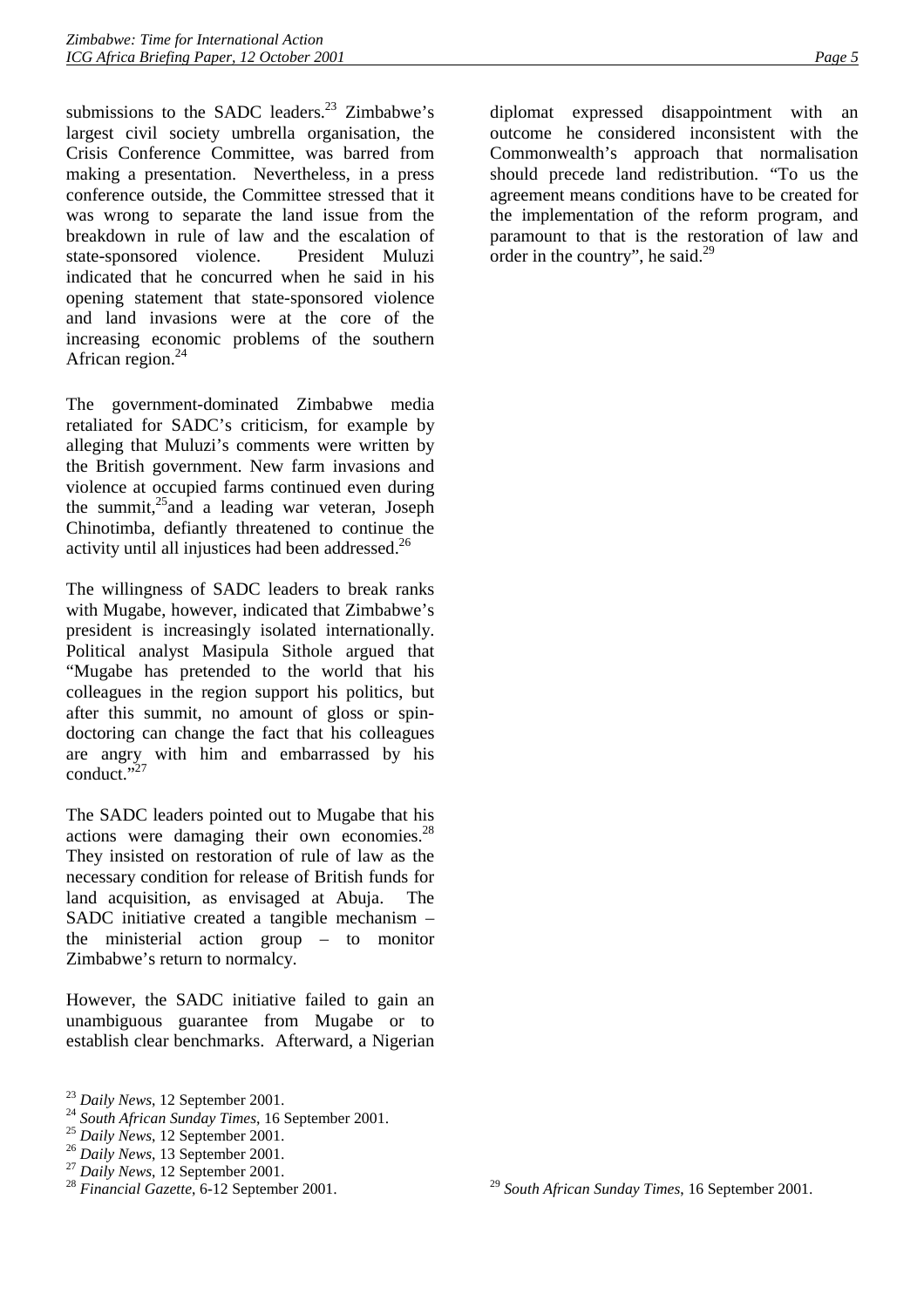# **II. NON-IMPLEMENTATION OF THE ABUJA AGREEMENT**

The immediate question, therefore, is whether the twin international initiatives have produced improvement, or reasonable expectation of improvement, in a badly deteriorating situation. Unfortunately, all evidence to date indicates that President Mugabe's government is ignoring the conditions of the Abuja agreement and SADC's requests. ICG's findings and numerous other eyewitness accounts concur that violence on Zimbabwe's commercial farms has only intensified, as has violence directed against opposition supporters.

The Commercial Farmers Union of Zimbabwe reports that more than twenty commercial farms have been invaded since the Abuja agreement was concluded.30 For example, on 24 September 2001, nearly three weeks after signature, a farm 28 kilometres north of Harare, Treadour Farm, not previously "listed" for resettlement, was invaded by war veterans and other ZANU-PF supporters, who destroyed property and erected structures to settle on the property. The invaders ordered all work stopped and told the farm owner and his 500 labourers to leave within 30 days.<sup>31</sup> The order to stop work under threat of violence has become a regular tactic of the farm invaders, according to the Commercial Farmers Union.

Zimbabwe's vice president, Joseph Msika, has said that all who invade farms after the signing of the Abuja agreement will be removed<sup>32</sup> but ICG is aware of no case in which this has happened. Mr Msika said nothing about the continuing violence on thousands of farms previously occupied illegally. A government-controlled national daily reported that police had been instructed to deal swiftly with violence on occupied farms, both those seized pre-Abuja and those newly invaded,  $33$ but ICG visited areas in late September where farms had been newly occupied by groups that included police personnel.

As ICG witnessed first-hand:

- $\Box$  Thousands of acres have been burned; driving hundreds of miles, one sees no area untouched. In one area east of Harare ICG witnessed residents trying desperately to put out a fire started by farm invaders. The widespread destruction has left large areas unplanted and will likely result in even steeper agricultural production declines than projected.
- $\Box$  On farms visited by ICG, workers were being actively discouraged – sometimes violently – from doing any farming by the invaders, who usually included at least one police or army representative.
- $\Box$  The army and police<sup>34</sup> are patrolling the farm areas to ensure that the invasions are not rolled back and to intimidate any opposition to or outside witnesses of the government's agenda.
- $\Box$  Farm workers interviewed indicated that a high level of displacement driven by violence and intimidation continues. Some have returned home, some live by the roadside, some have been driven into the bush, some have moved to other farms, and some have been arrested. One farm worker interviewed by ICG had moved three times until he returned to his original farm. In a tactic that has emerged since the Abuja agreement was signed, the invaders beat him when he arrived as an example to colleagues of their fate if they stayed, and – as ICG visited – he was subjected to intimidation. Another farm worker interviewed was living in an abandoned shack with 40 other displaced agricultural labourers and families. He said they survived through the labour of kin, and the police were heavily involved in pushing farm workers off the land.

The inescapable conclusion is that farm invasions and related violence have escalated significantly since ICG reported in July and continue unabated post-Abuja. The most dramatic events in the threemonth period occurred in the Chinhoyi area. When about fifteen white farm owners went to help a family besieged by more than 50 war veterans on 6

<sup>&</sup>lt;sup>30</sup> *Financial Gazette*, 20-26 September 2001.<br><sup>31</sup> *Daily News*, 26 September 2001.<br><sup>32</sup> ZBC/TV News at Eight, 22 September 2001.

<sup>33</sup> *The Herald*, 21 September 2001.

<sup>&</sup>lt;sup>34</sup> Residents used the phrase ZANU Republic Police, rather then Zimbabwe Republic Police, to describe the politicisation of law enforcement in both farm areas and high-density suburbs visited by ICG.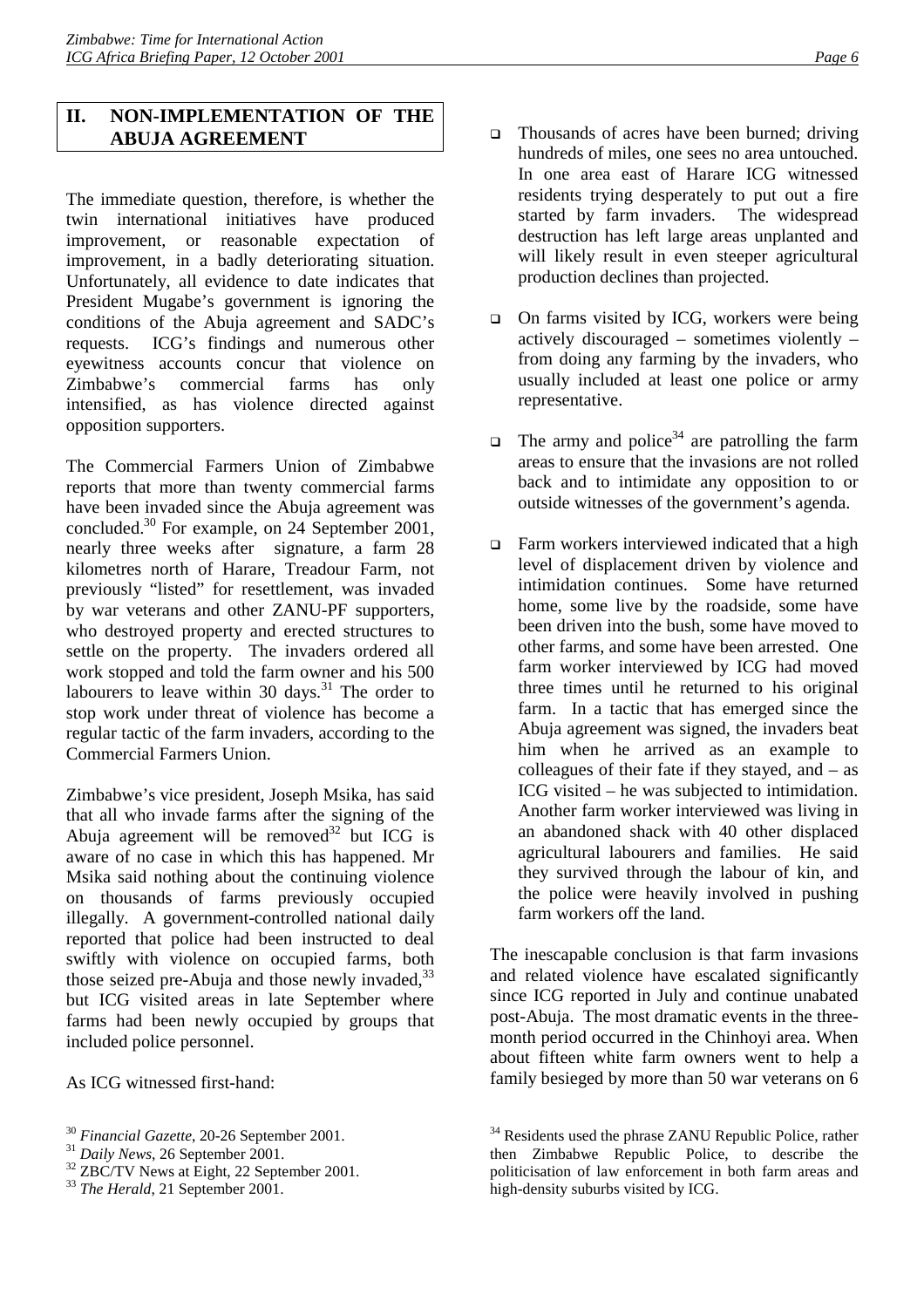August, a scuffle broke out and several people were injured. War veterans and Zanu-PF supporters rampaged through farms and Chinhoyi town the following day. Fifty farms were abandoned, their houses looted as police stood by. War veterans killed dogs and other domestic pets and destroyed crops, according to the Commercial Farmers Union.

That events do not seem to have been affected by the Abuja agreement is probably not surprising since the farm invasions are undertaken for political reasons. Violence has been the centrepiece of ZANU-PF's electoral strategy. Forcible land redistribution remains a central plank of the election platform. Mobilising voters through racism or xenophobia is a fundamental campaign strategy. Displacing farm workers and their families effectively disenfranchises over a million voters in a constituency-based system, most of whom are viewed as probable MDC supporters.<sup>35</sup>

An opposition activist argued to ICG: "This has nothing to do with genuine land reform". $36$  A Zimbabwean academic concluded: "The effect of the occupations was to connect with a popular grievance around land reform, but in ways that removed the land issue from the arena of broader public accountability, and consolidated ZANU-PF's waning support through violence".<sup>37</sup>

# **A. ELECTORAL VIOLENCE AND MANIPULATION**

Pressure likewise has not been relaxed on other rule of law elements since Abuja and the SADC Summit. The government continues to use violence as a central tactic to win elections that are key preliminaries to the 2002 presidential vote. Indeed, violence associated with the electoral process remains omnipresent.<sup>38</sup>

The violence and voting irregularities carried out by President Mugabe's supporters and widely documented in the June 2000 parliamentary elections continued in three recent parliamentary by-elections and one municipal election. More than two weeks after the Abuja accord, state-sponsored violence, torture, intimidation and vote rigging marred the Chikomba district by-election on 22-23 September. Primary school headmaster Felix Mazava was beaten to death on 12 September after being accused of supporting the MDC, and seven cases of torture of suspected MDC supporters were documented.<sup>39</sup> Numerous voting irregularities were reported on polling days, such as Zanu-PF officials and war veterans staying at polling areas and organising people to vote. The Chikomba district, near the north central town of Chivhu, has long been a centre of political violence. It was the constituency of Chenjerai "Hitler" Hunzvi, chairman of the Zimbabwe National War Veterans Association, who died in June 2001.

The MDC has threatened to boycott further byelections because of violence and intimidation. "The feeling is that we have been giving legitimacy to these elections, which are being stolen by ZANU-PF", said MDC spokesman Learnmore Jongwe.<sup>40</sup>

The Makoni West by-election, on 8-9 September 2001, experienced relatively low levels of preelection violence by recent Zimbabwe standards. No deaths were recorded but there were reports of abductions and torture of MDC supporters. On 9 September, Zanu-PF youths stormed the Mupanguri Anglican church and ordered

<sup>&</sup>lt;sup>35</sup> Farm workers driven off the land remain technically eligible to vote, at least if they stay in the territorial confines of the constituency in which they were registered. However, it is widely believed that they will actually go to the polls in much smaller numbers if they have lost their fixed residence and employment and, in effect, become a floating population. Under legislation passed earlier this year (Amendment of March 2001 to the Zimbabwean Citizenship Act), the government has also threatened to withdraw the citizenship, and thus the right to vote, of many of these farm workers, who frequently have origins in neighbouring countries.

<sup>36</sup> ICG interview, September 2001.

 $37$  Brian Raftopoulos, "Politics in Zimbabwe – 2001", paper presented at the Crisis in Zimbabwe Conference, 4 August 2001.

<sup>&</sup>lt;sup>38</sup> Senior government officials frequently threaten political opponents. For example, the late Defence Minister Moven Mahachi told a rally in 2000, "We will move door to door, killing...I am the minister responsible for defence, therefore I am capable of killing", *The Guardian*, 20 August 2001. Ironically, Mahachi was considered a moderate within ZANU-PF circles.

<sup>&</sup>lt;sup>39</sup> "Report on Election-Related Violence in Chikomba" by the Zimbabwe Human Rights NGO Forum, 19 September, 2001, as well as reports in the *Daily News*, 14 September 2001 and *The Herald*, 15 September 2001. 40 BBC News, 25 September 2001.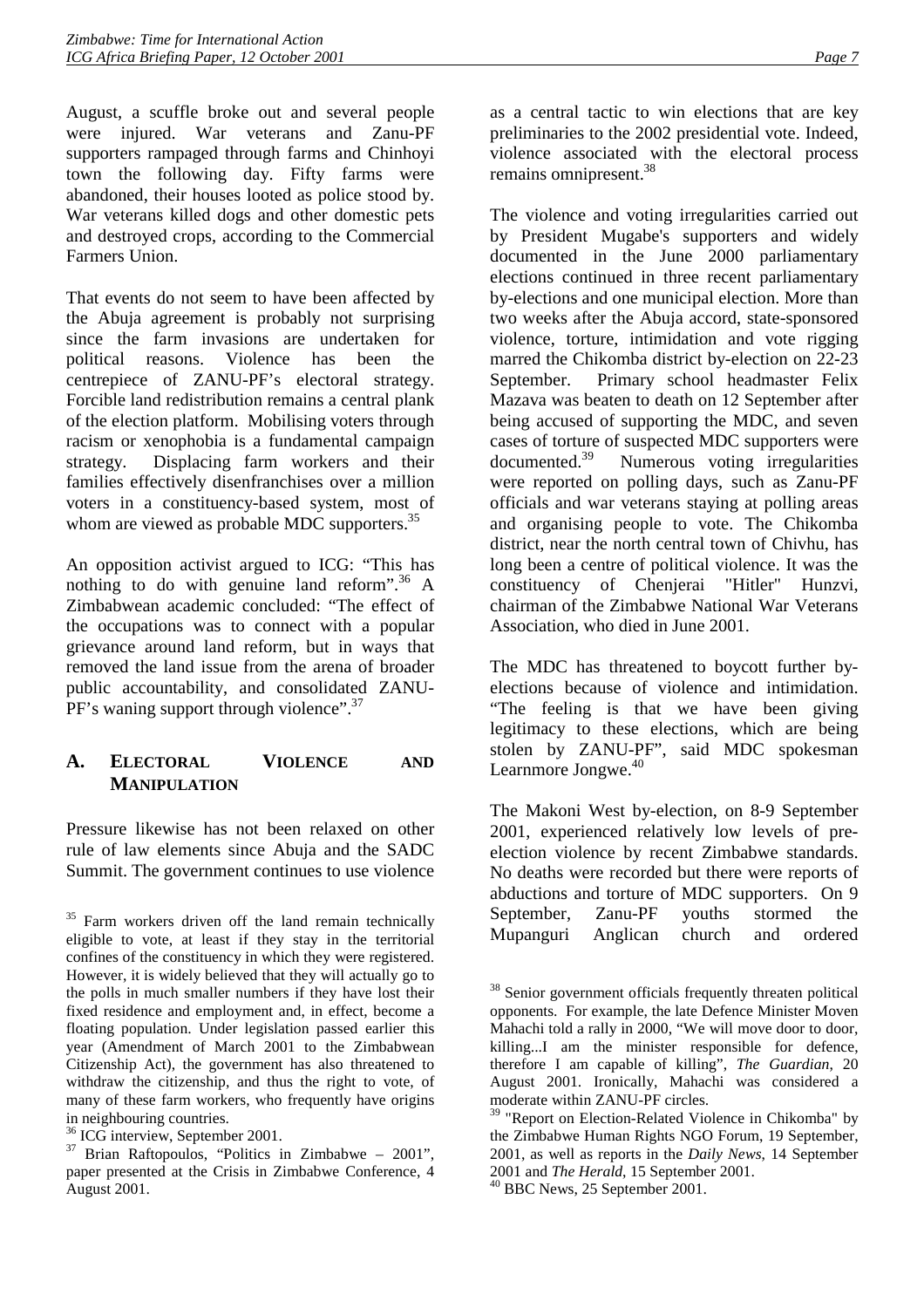parishioners to vote for Zanu-PF.<sup>41</sup> The by-election in Bindura in northern Zimbabwe, on 28-29 July 2001, saw widespread violence. Shots were fired at MDC president Morgan Tsvangirai's motorcade in Bindura on 21 July. $^{42}$ 

The last five by-elections have been won by ZANU-PF, but all were marred by serious violence. The MDC, however, has won the last two municipal elections, in Bulawayo and Masvingo. This trend apparently reinforces conventional wisdom of a rural-urban split between ZANU-PF and the MDC.<sup>43</sup> However, it may rather reflect the greater opportunity for major violence and intimidation, freer of international observation, in rural constituencies.

The targets are MDC supporters and officials in both urban and rural areas, farm workers, farm owners, and traditional leaders – the latter beaten in order to send messages to other leaders that they are expected to deliver votes. Least visible is the violent campaign waged by war veterans against MDC supporters in rural areas. A consortium of Zimbabwean civic organisations concludes: "Teachers, doctors, and nurses in rural areas have been attacked because the war veterans believed they were influencing people to support the MDC. The lives of rural people have been severely disrupted by the ongoing violence".<sup>44</sup>

Violence has been perpetrated against rural residents who support the MDC in areas such as Muzarabani, in the north-west, and Mount Darwin in the north-east.45 Responding to the escalation of lawlessness, the Zimbabwe Council of Churches strongly criticised the government in its pastoral letter in August 2001:

A very frightening culture of politically motivated violence has emerged [since the

2000 elections] and has been part of all subsequent elections…Many people have fallen victim to this monster. We are witnessing murders, rapes, beatings and abductions. As church leaders, we are convinced that the President of Zimbabwe has the capacity to stop this violence.<sup>46</sup>

Although most victims of political violence are not well known, Gibson Sibanda, vice president of the MDC, was shot at outside his offices in Bulawayo.<sup>47</sup> An opposition activist summarised An opposition activist summarised his view of the government's tactics, "The byelections demonstrate the strategy: if you can't buy them, beat them. If you can't beat them, burn their houses. If that doesn't work, then kill someone."<sup>48</sup>

Top officials of ZANU-PF have candidly confirmed that they will use any means to ensure that President Mugabe wins re-election. A very senior such official, for example, recently told a Western diplomat that "If it takes violence, then we will use violence. If you thought the parliamentary elections were violent, they will seem like nothing compared to the presidential elections".<sup>49</sup>

Recent events give the above comments a ring of truth. Six MDC supporters charged they were tortured on 3-4 October 2001 in the central Gokwe region by Zanu-PF campaigners. "They are preparing for the presidential campaign and they say 'We don't want to see MDC supporters in this area'", said Max Mutiri, an MDC official from Midlands Province, who spoke in a vehicle that carried him and two relatives to Harare for medical treatment on 9 October. Displaying severely swollen feet and burn marks, Mutiri said he and his relatives had been beaten with iron bars, and he was held over a fire. MDC supporters in the Gokwe area have reported several similar incidents. The Zimbabwe Human Rights Association reported that in Gokwe South police were arresting MDC supporters while ignoring Zanu-PF supporters, about 500 of whom are

<sup>41</sup> *Daily News,* 10 September 2001. <sup>42</sup> *The Standard*, 22 July 2001. 43 BBC, 25 September 2001.

Zimbabwe Human Rights Non-Governmental Organisations Forum, "Political Repression Disguised as Economic Justice", July 2001, p. 3. The report concludes: "The Zimbabwean government has approved, sponsored, encouraged or condoned the political violence perpetrated by the war veterans and their militias".

<sup>&</sup>lt;sup>45</sup> *Daily News*, 25 August 2001. In this specific case, some 24 families had been driven from their homes. A court order to the police to restore them to their homes went unheeded.

<sup>46</sup> Zimbabwe Council of Churches, "Zimbabwe in Crisis", pastoral letter, 27 August 2001.

ICG interview with Gibson Sabanda, 19 September 2001.

<sup>48</sup> ICG interview, 21 September 2001.

<sup>49</sup> Reported by a Western European diplomat in conversation with ICG, September 2001. The official was Didymus Mutasa a member of the ZANU-PF leadership.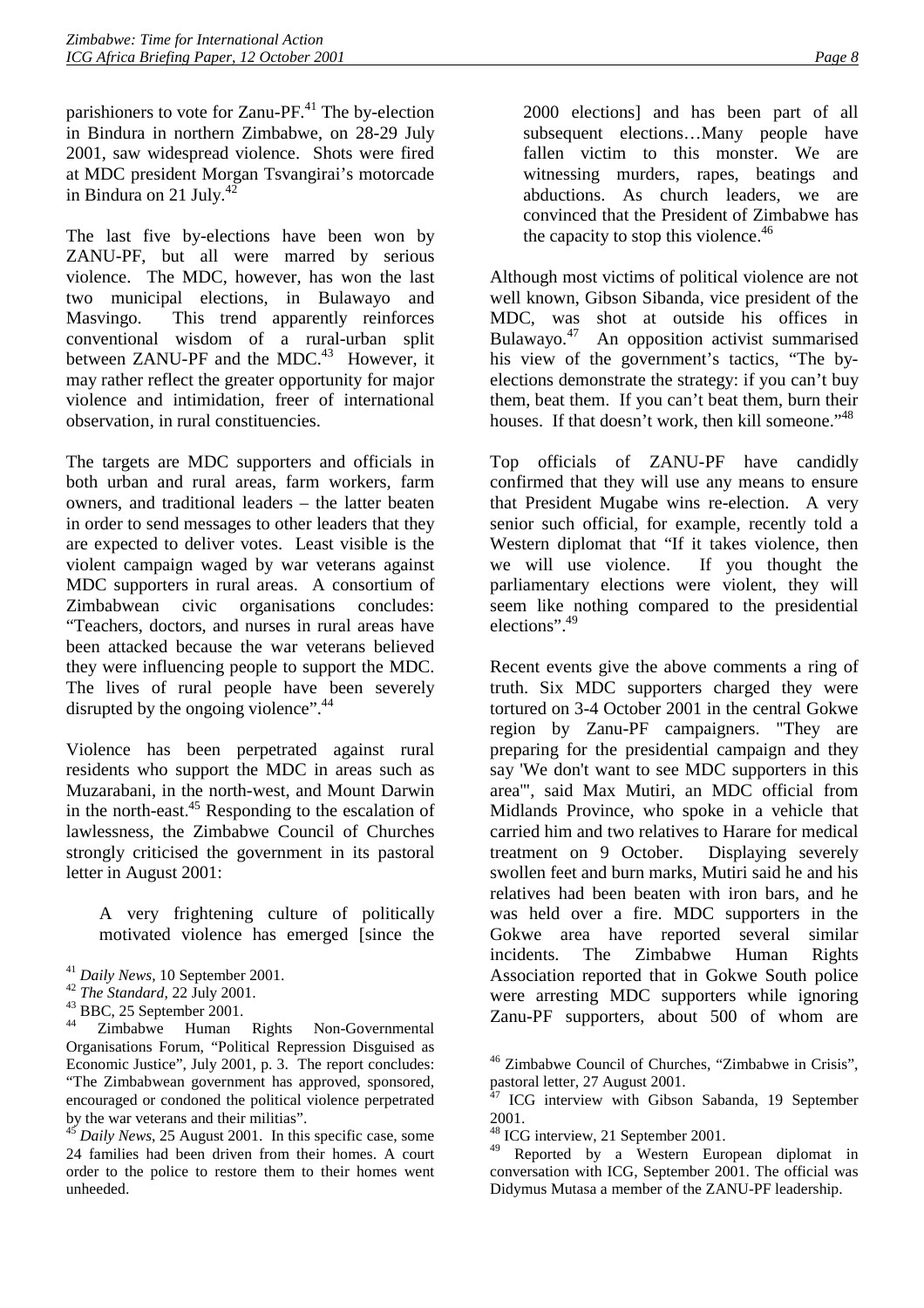alleged to have established a camp at Tenda Primary School where MDC adherents are brutalised.<sup>50</sup>

Poll rigging is also alleged. $51$  The government has reportedly distributed public funds to selected groups in areas where by-elections and local government elections were being held. "No elements of the state have not been subverted to achieve electoral victory", charges one European diplomat.52

Unsolicited distribution of money – vote buying on a grand scale – did not succeed, however, at the Bulawayo municipal elections.<sup>53</sup> The opposition MDC won all seven council seats and the mayor's office despite ZANU-PF's distribution of funds to selected local civic groups.<sup>54</sup> Following announcement of the results, Zanu-PF unleashed a wave of violence in the city, which was in effect a follow-up to the violence inflicted by war veterans prior to election day.55

On 13 September 2001, two researchers from the International Foundation for Election Systems (IFES) were forced to leave the country. The next week, an EU election team was told it would not be welcome in Zimbabwe.

All of this, of course, suggests how difficult prospects are likely to be for free and fair elections in 2002. Adding concern are statements from Justice Minister Patrick Chinamasa and Information Minister Jonathan Moyo that voter education can only be performed by the government-controlled Electoral Supervisory Commission, and no NGOs will be permitted to help.56 The Zimbabwe Electoral Support Network, a non-governmental umbrella organisation

<sup>51</sup> *Daily News*, 10 September 2001. Rigging of polls was reported in both Bulawayo and Makoni West constituency.  $2^2$  ICG interview, 22 September 2001.

53 See also *Daily News*, 13 September 2001. Some of the cheques issued to selected groups prior to the elections were not honoured by the banks.

<sup>54</sup> *Daily News*, 11 September 2001. The MDC mayoral candidate obtained 60,988 votes to 12,783 for the ZANU-PF candidate.

representing 38 civic groups, has protested that this violates the constitution as well as international conventions, including the UN Declaration of Human Rights, the African Charter on Human and Peoples Rights and the International Covenant on Civil and Political Rights.<sup>57</sup>

# **B. PRESSURE ON THE INDEPENDENT MEDIA**

Attacks on Zimbabwe's remaining independent media also have not ceased. In Bulawayo, following the opposition MDC's strong September 2001 victory, ZANU-PF supporters beat up vendors of the independent newspaper *Daily News* and seized copies of the paper.<sup>58</sup> In Mudzi district war veterans stopped "distribution of the *Zimbabwe Independent*, its sister paper the *Standard*, and the South African *Sunday Times* on the grounds they were fuelling support for the opposition Movement for Democratic Change".<sup>59</sup> War veterans leader Joseph Chinotimba had warned shortly before: "We will come to your offices and teach you how to write. If you do not comply, we will close you down indefinitely". $60$ 

A week before the Bulawayo elections, police details harassed the *Zimbabwe Independent*'s chief reporter. The paper's acting editor said they "were on a political mission to instil fear in journalists".<sup>61</sup> The Department of Information and Publicity in the President's office has set up a Media Ethics Committee whose tasks are vague but which, some journalists believe, may include ensuring they will face criminal charges if they publish stories hostile to the government. When the committee's composition was announced, the MDC accused the minister of creating a partisan body to support

<sup>50</sup> ICG interviews in Gokwe, at the offices of Amani Trust, September and October 2001; see also *Agence France-Presse*, 9 October 2001, and *The Daily News*, 10 October 2001.

<sup>55</sup> *Zimbabwe Independent*, 7-13 September 2001. <sup>56</sup> *Hansard*, 25 June 2001.

<sup>57</sup> *Daily News*, 25 September 2001. The organisation said: "The ZESN believes that civil society must continue its constitutional and moral obligation to participate fully in the electoral process. An informed electorate is a prerequisite for democracy. To realise this goal, the ZESN calls for the setting up of a Code of Conduct for political parties, the media and non-partisan elections monitors from civic society organisations".

<sup>58</sup> *Daily News*, 12 September 2001. The police initially refused to assist the victims of this violence. When they eventually tried to help, they were dismissed by the war veterans, who refused to co-operate.

<sup>59</sup> *Zimbabwe Independent*, 14 September 2001. 60 UN IRIN Update, 30 August 2001.

<sup>61</sup> *Zimbabwe Independent*, 7 September 2001.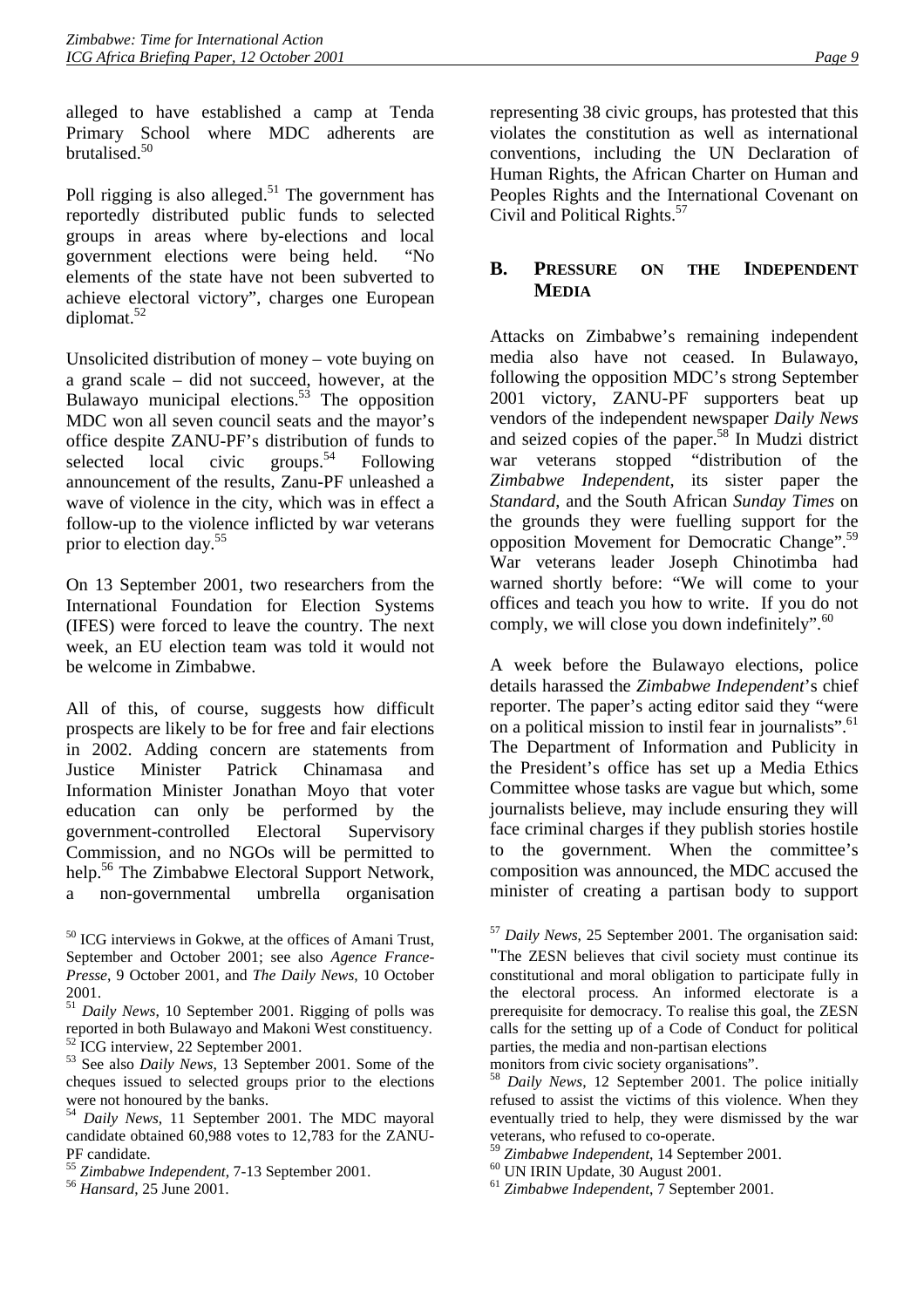Zanu-PF. $^{62}$  There are also allegations that the new Broadcasting Authority of Zimbabwe (BAZ) has no intention of issuing licenses to independent broadcasters before the 2002 presidential elections.<sup>63</sup>

# **C. UNDERMINING AN INDEPENDENT JUDICIARY**

In recent months the government has substantially eroded the independence of the court system. "This is a deliberate and sustained campaign to change the outlook of the courts, to intimidate judges to be compliant or resign, to put people on the bench that diminish its stature", says a legal activist. On 16 August 2001, President Mugabe swore in Godfrey Chidyausiku as Chief Justice of the Supreme Court, the country's highest court.<sup>64</sup> Chidyausiku has been regarded as subservient to Mugabe since he served as chairman of the president's Constitutional Commission in 1999-2000.<sup>65</sup> Mugabe had earlier installed three new Supreme Court justices: Vernanda Ziyambe, Luke Malaba and Misheck Cheda.

The widely held view that the Supreme Court is no longer independent appeared to receive support when the case brought by the Commercial Farmers Union against the farm invasions opened on 17 September 2001. Chief Justice Chidyausiku named the new judges to the case even though two – Cheda and Malaba – had been cited by the press (*Financial Gazette, The Times* of London) as renting cattle ranches from the state.<sup>66</sup> On 2 October, the Court authorised the government to proceed with its land reform program, reversing an earlier ruling that it was unconstitutional.<sup>67</sup> Chief Justice Chidyausiku is expected to ensure that sympathetic judges will hear other key cases on land reform and elections.

Numerous legal experts anticipate that the Supreme Court will no longer be a check on government

policies.68 "We no longer have an independent judiciary here, but we still have some independent judges", observed a leading Zimbabwean lawyer.<sup>69</sup>

Angered by earlier rulings from both the High Court (the second most senior court, which, in the first instance, hears most serious cases) and the Supreme Court, the Mugabe government has strong interest in ensuring that the judiciary endorse its actions, particularly on land seizures and elections.<sup>70</sup> The Rural Land Occupiers (Protection from Eviction) Act, signed into law 5 June 2001, retroactively declared that all those who invaded and settled on privately owned land before 1 March 2001 are legal occupants and ordered the police not to remove them. Leading lawyers and law professors say the act is unconstitutional but they fear the new Supreme Court will rule otherwise.

The opposition MDC party has submitted documentation of violence, intimidation, vote rigging and other gross irregularities in 39 constituencies during the 2000 Parliamentary elections. If the results were overturned in nineteen of those constituencies, and the MDC won the new elections, it would control parliament. Again, the ruling of the revamped Supreme Court will go far toward determining whether the government can argue plausibly that it is acting within the law.

# **D. INTENSIFYING HUMANITARIAN CRISIS**

The impact of Zimbabwe's deepening economic crisis on their nations explains much of the new willingness of southern African leaders to confront Mugabe publicly. Zimbabwe faces a shortage of its staple food, maize, and needs to import an estimated 600,000 tons. Ordinarily, it exports maize, but the 2001 harvest was down by nearly 30 percent.<sup>71</sup> Although erratic rainfall was partly responsible, much of this reduction was caused by the violence

<sup>62</sup> *Daily News*, 26 July 2001. The committee includes wellknown ZANU-PF supporters.<br><sup>63</sup> Zimbabwe Independent, 21 September 2001.

<sup>&</sup>lt;sup>64</sup> *The Herald*, August 17, 2001<sup>.</sup> <sup>65</sup> ICG interview with a prominent member of the Zimbabwe media, 21 September 2001.

<sup>66</sup> List produced by the Ministry of Agriculture of people leasing land from the state.

<sup>67</sup> IRIN, 2 October 2001. Supreme Court interim ruling, Civil Application No. S.C. 204 of 2001.

<sup>68</sup> ICG interviews, September 2001.

<sup>69</sup> ICG interview, September 2001. Judicial independence loses a champion when Supreme Court Justice Nick McNally reaches mandatory retirement at age 70 later in

<sup>2001.&</sup>lt;br><sup>70</sup> Zimbabwe Independent, 22 September 2001.

<sup>&</sup>lt;sup>71</sup> SADC Regional Famine Early Warning Unit, Food Security Quarterly Bulletin, April and July 2001.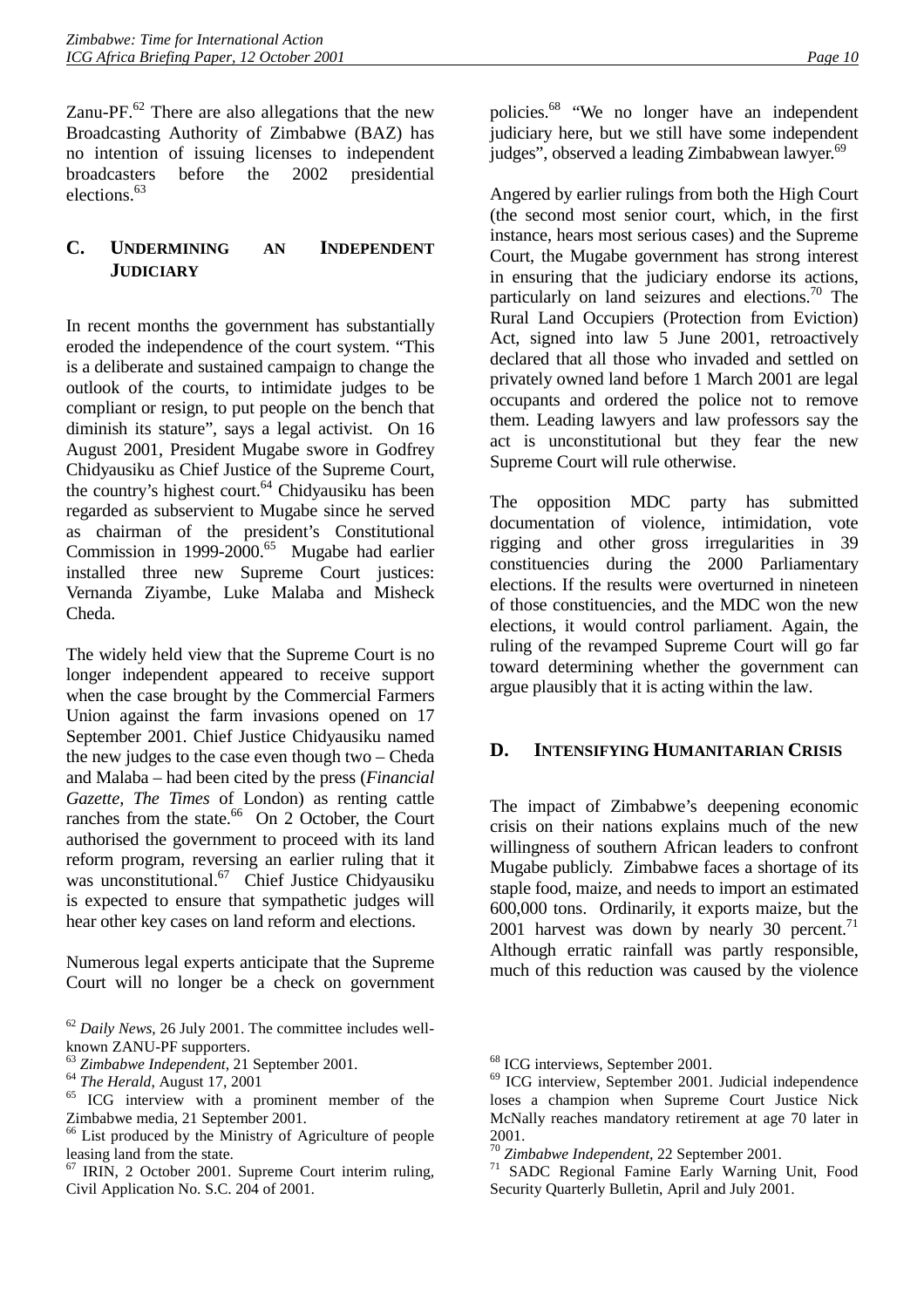that disrupted planting on commercial farms.<sup>72</sup> This food shortfall is having a major impact on nutritional intake.

In September 2001 ICG visited high-density Harare suburbs where many urban poor reside. Although the official inflation rate is approximately 70 per cent, shopkeepers and roadside vendors indicated that the real rate for basic commodities like maize is 300-400 per cent. They testified that purchasing power has collapsed, and people are surviving on fewer and smaller meals. Fuel price increases make transport costs to and from work prohibitive so poor Zimbabweans often walk hours, morning and evening. A serious housing shortage, resulting in the cramming of ever more families into what are intended as single-family dwellings, is a relatively little known facet of the accumulating economic pressures, each with potential to spark urban unrest.

There were food riots in 1998, when conditions were not nearly as bad as today. The present lack of protests appears to result from several factors: threat of armed reprisals; opposition and civil society leaders' calls for patience and non-violence lest the government have an excuse to impose a state of emergency; and hope the MDC can win elections next year if they are free and fair. Of course, if the 2002 elections are rigged, severe violence, driven by economic desperation and the political situation, would become entirely possible.<sup>73</sup>

### **III. CONCLUSION**

As when it reported in detail in July 2001, ICG concludes that if Zimbabwe's crisis is not to lead to internal collapse, greater violence, and broad regional repercussions, the international community must apply strong, coordinated pressure on President Mugabe to create conditions for free and fair elections in 2002 and consequent reestablishment of rule of law.

Zimbabwe's civil society leaders agree. "Pressures should be full throttle and not stopped until the people say that things are O.K.", said one activist. $74$ A newspaper editor added: "Anything short of a Milosevic strategy would be meaningless. Half measures won't work now".75 A genuine war veteran with a long history of interaction with ZANU-PF's leadership, advised: "The only language Mugabe understands is pressure".<sup>76</sup>

The most important opportunity to exert meaningful pressure following the Abuja agreement and SADC visit had appeared to be the Commonwealth Summit (CHOGM) scheduled for Brisbane in early October. With its postponement to March 2002 because of new priorities resulting from the terrorist attacks in the U.S., there is real risk Zimbabwe's government will feel itself free of outside restraints as it prepares for the decisive elections.

In addition to multiple signs that it is ignoring its Abuja commitments, outlined above, the following may be significant. Foreign Minister Mudenge had promised at Abuja that a Commonwealth ministerial delegation could visit Zimbabwe on 27-28 September to consider implementation of the agreement in advance of the CHOGM. However, Mudenge reneged on the invitation, to the disappointment of key Commonwealth foreign ministers<sup>77</sup>

International donors should, of course, proceed with efforts discussed in ICG's previous report to provide limited institutional support, such as office and transport and communications equipment, to Zimbabwe's political opposition and its civil society organisations to the extent they desire. This will

73 Numerous ICG interviews, September 2001.

<sup>74</sup> ICG interview, 19 September 2001.

<sup>75</sup> ICG interview, 21 September 2001.

<sup>76</sup> ICG interview, September 2001.

<sup>77</sup> ICG interview with Kenyan Foreign Minister Chris Obure, 25 September 2001.

 $72$  ICG interviews with officials of the Commercial Farmers Union, farm owners, and displaced farm workers, September 2001.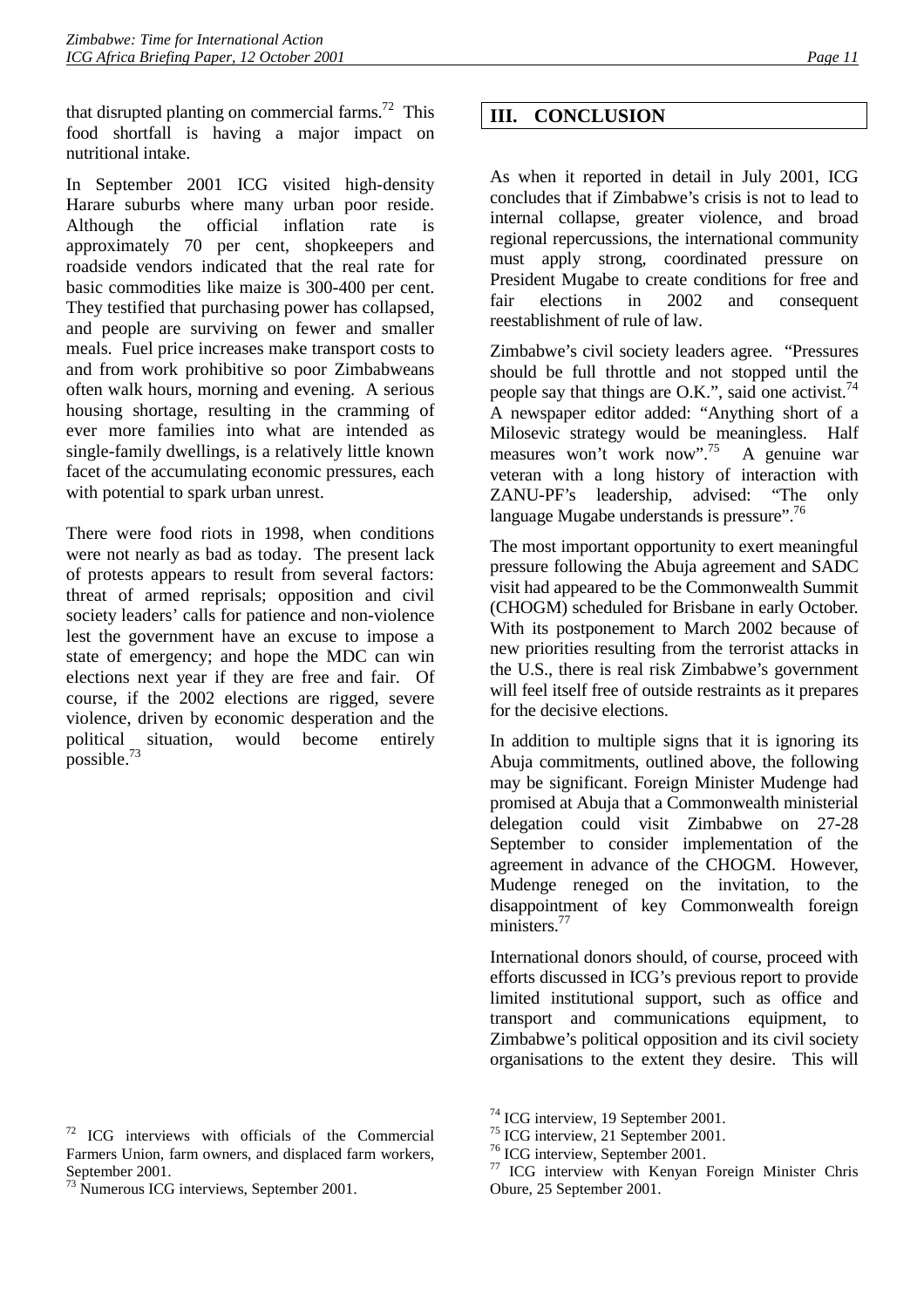help level the political playing field. To the same purpose, training and related support and increased development and possibly financial and technical assistance in areas where moderate opposition forces have elected MPs or control local government should be provided.

Ways to underwrite or subsidise high newsprint costs should be explored to buttress the independent press. International civil society organisations should also be active, sponsoring investigative missions over the next months to buttress the efforts of Zimbabwe's civil society.78

However, most urgent is for the international community to ensure that a vacuum does not develop on direct outside pressure. A sustained follow-up by SADC presidents to their September discussions with President Mugabe is imperative. In particular the ministerial-level committee that was appointed to monitor the restoration of the rule of law in Zimbabwe should put teeth into its onemonth deadline on the land crisis and begin to implement Mugabe's regional isolation.

It is essential that the Commonwealth, even if does not meet for months at head-of-government level, not dissipate its Abuja momentum. It should establish a ministerial action group, perhaps led by Nigeria, that would set benchmarks for Zimbabwe to meet before the summit on land reform, restoration of rule of law, and conditions for free and fair elections. An essential element would be a monitoring group on the ground, reporting regularly to the Commonwealth secretariat, the ministerial action group, and member states. If there is not adequate progress toward full implementation of these benchmarks by the time the CHOGM convenes – in March 2002, a full half-year after Abuja – the Commonwealth should suspend Zimbabwe.<sup>79</sup>

79 Nearly every interviewee during the ICG field visit concluded that it is imperative for the Commonwealth to spell out the benchmarks clearly, in measurable terms, so that international observers can make unambiguous judgements as to compliance. Postponement of the summit means that when it does convene, an argument that it is too early to judge Abuja's results, such as President Mugabe was expected to make in October 2001, will have lost any plausibility.

The European Union, however, is first in line for meaningful action. EU foreign ministers in March 2001 expressed concern at Zimbabwe's direction and initiated consultations under Article 8 of the Cotonou Agreement governing EU assistance to ACP – Africa, Caribbean and Pacific – nations, including Zimbabwe. On 25 June the ministers said the dialogue had produced no results and they would monitor the situation for two further months after which, without substantial progress, they would take measures. 80

This deadline was, in effect, pushed back so the EU could await the Commonwealth Summit. Since that event has, however, been moved into 2002, the EU foreign ministers are expected to discuss Zimbabwe at their next General Affairs Council, on 29 October. Postponement of action would feed President Mugabe's suspicion that he is free to act as he desires in the run-up to elections because world attention is elsewhere.

The EU has several options for possible action. It could cut off aid under Article 96 of the Cotonou Treaty. This would have little immediate practical effect since, under Cotonou rules, implementation would take a further three months, but also because most EU aid at this point is humanitarian and would, presumably, be exempt. More significant would be for the EU to target Zimbabwe's political leadership, as suggest by the European Parliament, without impinging on the general population.

The "smart" sanctions that ICG believes would send an appropriate message include a freeze on assets of ZANU-PF officials (including President Mugabe) and their families and travel restrictions on the most senior and responsible Zimbabwe government officials and their families. The U.S. should impose similar sanctions at the same time as the EU, whether by law, if Congress passes the Zimbabwe Democracy Act, or executive order.

There will always be countervailing arguments, of course. Information available to ICG suggests there is some inclination in the British government, which earlier had strongly urged international action, to counsel delay to give the Abuja agreement more time. As understandable as such caution is, however, there is a clear enough record already to conclude that delay would only play to the inclinations of those in Zimbabwe who are prepared

For example, Amnesty International, Human Rights Watch and other leading human rights organisations should coordinate more frequent visits to Zimbabwe, building on their existing work.

<sup>80</sup> See ICG Africa Report *Zimbabwe in Crisis*, op. cit.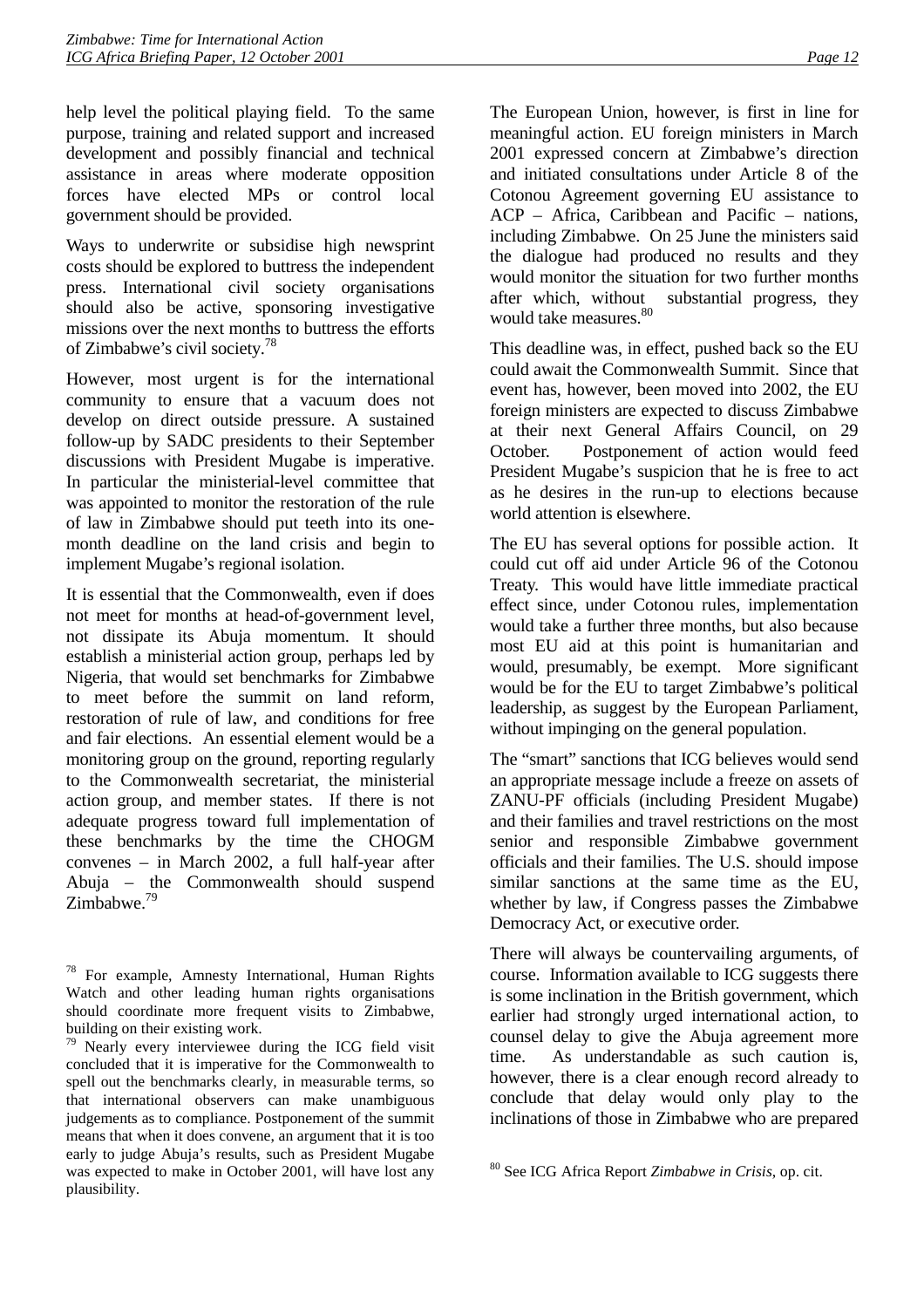to continue doing whatever is necessary to retain their own power.

Such a course would be tragic for the country, fraught with peril for the southern Africa region and, ironically, injurious to the standing in Africa's history of the strong leader, Robert Mugabe, who brought Zimbabwe to independence. For all these reasons, Zimbabwe's neighbours and other international friends need to act quickly, while the country is still at its crossroads.

#### **Harare/Brussels, 12 October 2001**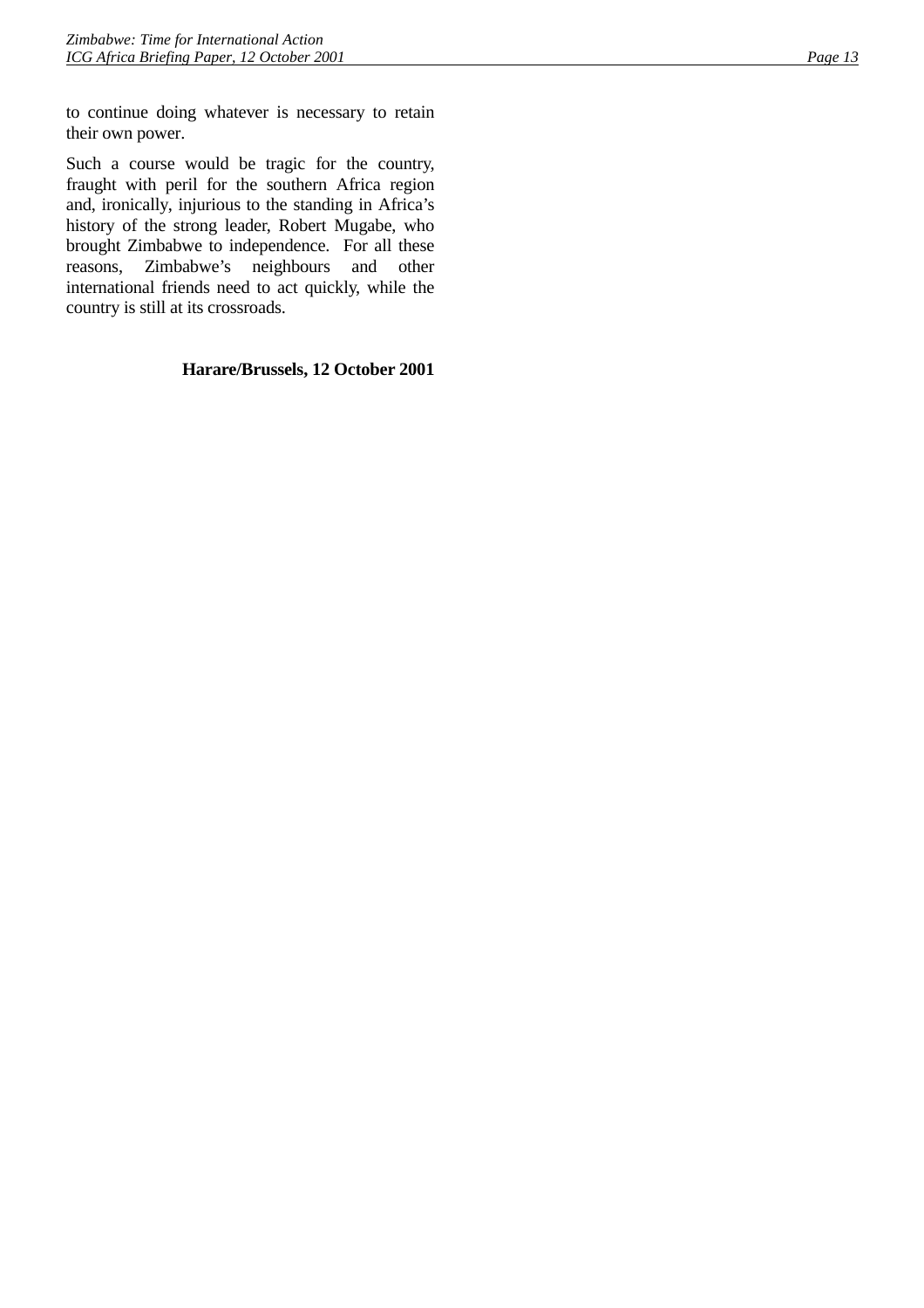# **APPENDIX A**

# **MAP OF ZIMBABWE**

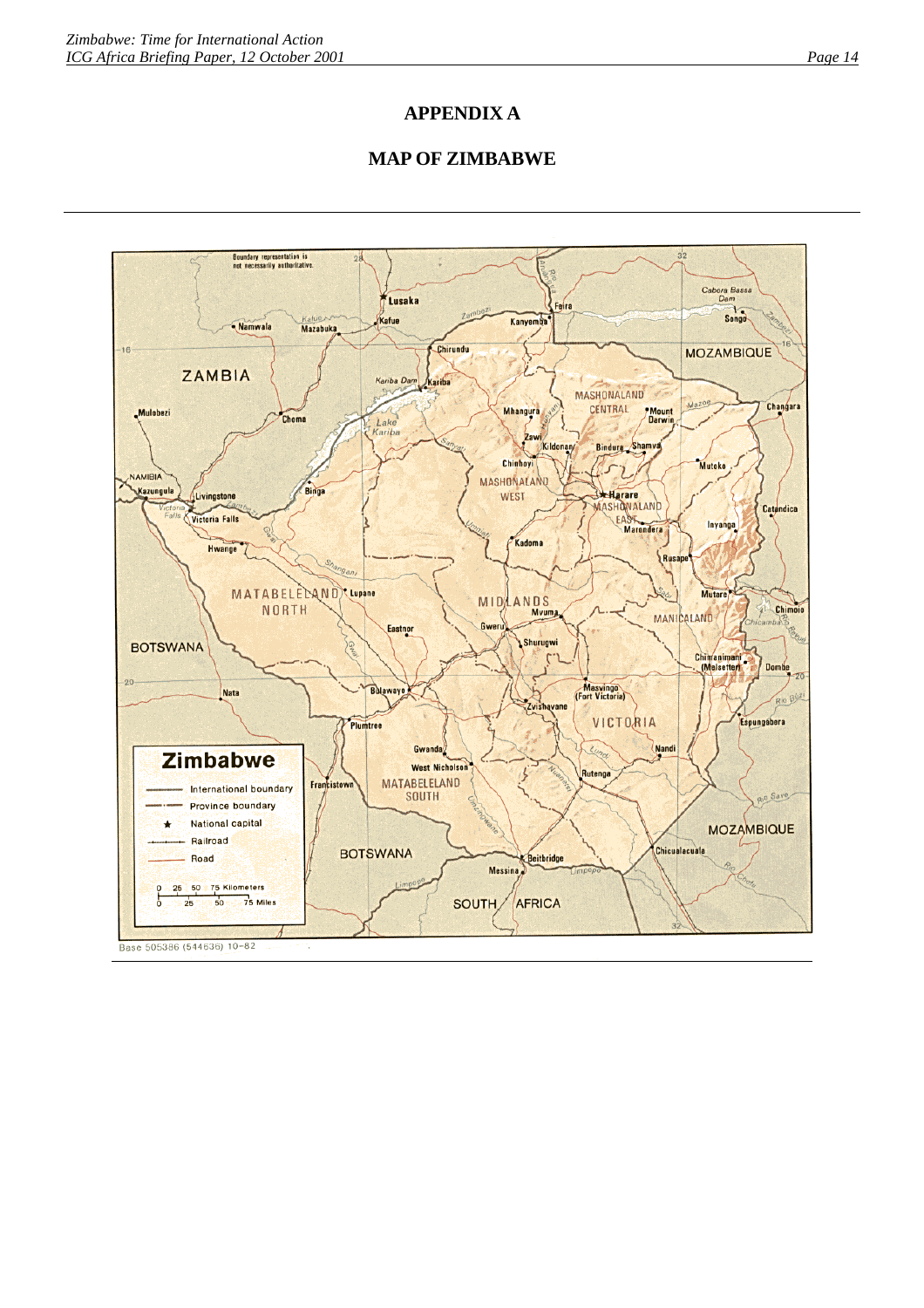# **APPENDIX B**

# **ABOUT THE INTERNATIONAL CRISIS GROUP**

The International Crisis Group (ICG) is a private, multinational organisation committed to strengthening the capacity of the international community to anticipate, understand and act to prevent and contain conflict.G's approach is grounded in field research. Teams of political analysts, based on the ground in countries at risk of conflict, gather information from a wide range of sources, assess local conditions and produce regular analytical reports containing practical recommendations targeted at key international decision-takers.

ICG's reports are distributed widely to officials in foreign ministries and international organisations and made generally available at the same time via the organisation's internet site.

ICG works closely with governments and those who influence them, including the media, to highlight its crisis analysis and to generate support for its policy prescriptions. The ICG Board which includes prominent figures from the fields of politics, diplomacy, business and the media - is directly involved in helping to bring ICG reports and recommendations to the attention of senior policy-makers around the world. ICG is chaired by former Finnish President Martti Ahtisaari; former Australian Foreign Minister Gareth Evans has been President and Chief Executive since January 2000.

ICG's international headquarters are at Brussels, with advocacy offices in Washington DC, New York and Paris. The organisation currently operates or is planning field projects in nineteen crisis-affected countries and regions across four continents: Algeria, Burundi, Rwanda, the Democratic Republic of Congo, Sierra Leone, Sudan and Zimbabwe in Africa; Burma/Myanmar, Indonesia, Kyrgyzstan, Tajikistan, and Uzbekistan in Asia; Albania, Bosnia, Kosovo, Macedonia, Montenegro and Serbia in Europe; and Colombia in Latin America.

ICG raises funds from governments, charitable foundations, companies and individual donors. The following governments currently provide funding: Australia, Canada, Denmark, Finland, France, Germany, Ireland, Japan, Luxembourg, the Netherlands, Norway, the Republic of China (Taiwan), Sweden, Switzerland and the United Kingdom. Foundation and private sector donors include the Ansary Foundation, the William and Flora Hewlett Foundation, the Charles Stewart Mott Foundation, the Open Society Institute, the Ploughshares Fund, the Sasakawa Foundation, the Smith Richardson Foundation, the Ford Foundation and the U.S. Institute of Peace.

October 2001